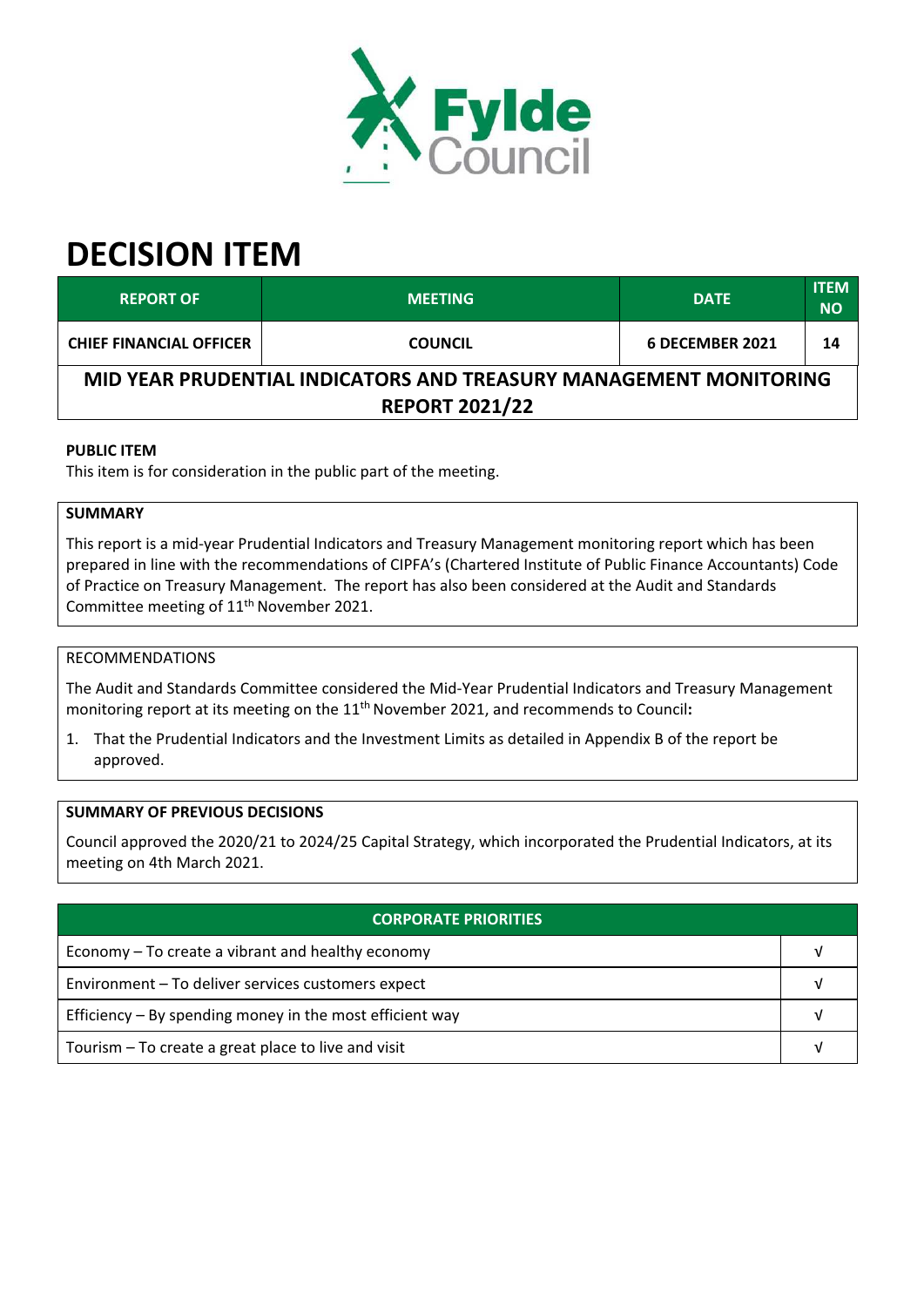# **MID YEAR PRUDENTIAL INDICATORS AND TREASURY MANAGEMENT MONITORING REPORT 2021/22 – POSITION AS AT 30 th SEPTEMBER 2021**

# **Report**

The Code of Practice on Treasury Management requires the Council to receive a Mid-Year Treasury Review report in addition to the forward‐looking Annual Capital Strategy and the backward‐looking Annual Treasury Report. The Code of Practice also requires Members to scrutinise the Treasury Management function.

# **Background**

The Mid‐Year Treasury Review report has been prepared in compliance with the Code of Practice. In order to assist with the terminology and explanations that are included within this report Appendix A sets out a Glossary of Treasury Terms and a number of Treasury Management and Prudential Indicators Frequently Asked Questions. Appendix B sets out the latest Treasury Management position compared to the forecast Prudential Indicators.

#### 1. **Economic Update**

# 1.1 Economic Background

- 1.1.1 The economic recovery from the coronavirus pandemic continues to dominate the first half of the financial year. By the end of the period over 48 million people in the UK had received the first dose of the COVID‐19 vaccine and almost 45 million their second dose.
- 1.1.2 The Bank of England maintained the Bank Base Rate at 0.1% throughout the period and maintained its Quantitative Easing Programme at £895 billion. In its September 2021 policy announcement, the Bank of England noted it now expected the UK economy to grow at a slower pace than was predicted in August as the pace of the global recovery had shown signs of slowing and there were concerns that inflationary pressures may be more persistent.
- 1.1.3 Government initiatives continued to support the economy over the period, including the furlough scheme which came to an end on the 30<sup>th</sup> September 2021.
- 1.1.4 Annual CPI inflation rose to 3.1% in September 2021 with the largest upward contribution coming from restaurants and hotels. The Bank of England now expects inflation to exceed 4% by the end of the calendar year owing largely to developments in energy and goods prices.

#### 1.2 Economic Outlook

- 1.2.1 The global economy continues to recover from the pandemic but has entered a more challenging phase. The resurgence of demand had led to the expected rise in inflationary pressures, but the disrupted factors ofsupply are amplifying the effects, increasing the likelihood of lower growth rate ahead. Thisis particularly apparent in the UK due to the impact of Brexit.
- 1.2.2 While Q2 UK GDP expanded more quickly than originally thought, the 'pingdemic' and more latterly the supply disruption will leave Q3 GDP broadly stagnant and consequently indications are that the outlook appears weaker. Household spending, the driver of the recovery to date, is under pressure from a combination of retail energy price rises, the end of government support programmes and soon, tax rises. Government spending, the other driver for recovery, will slow considerably as the support measures introduced to support the economy are reduced.
- 1.2.3 The Monetary Policy Committee has made clear its intentions to tighten policy, possibly driven by a desire to move away from emergency levels. While the economic outlook will be challenging, the signals from policy makers suggest Bank Rate will rise unless data indicates a more severe slowdown.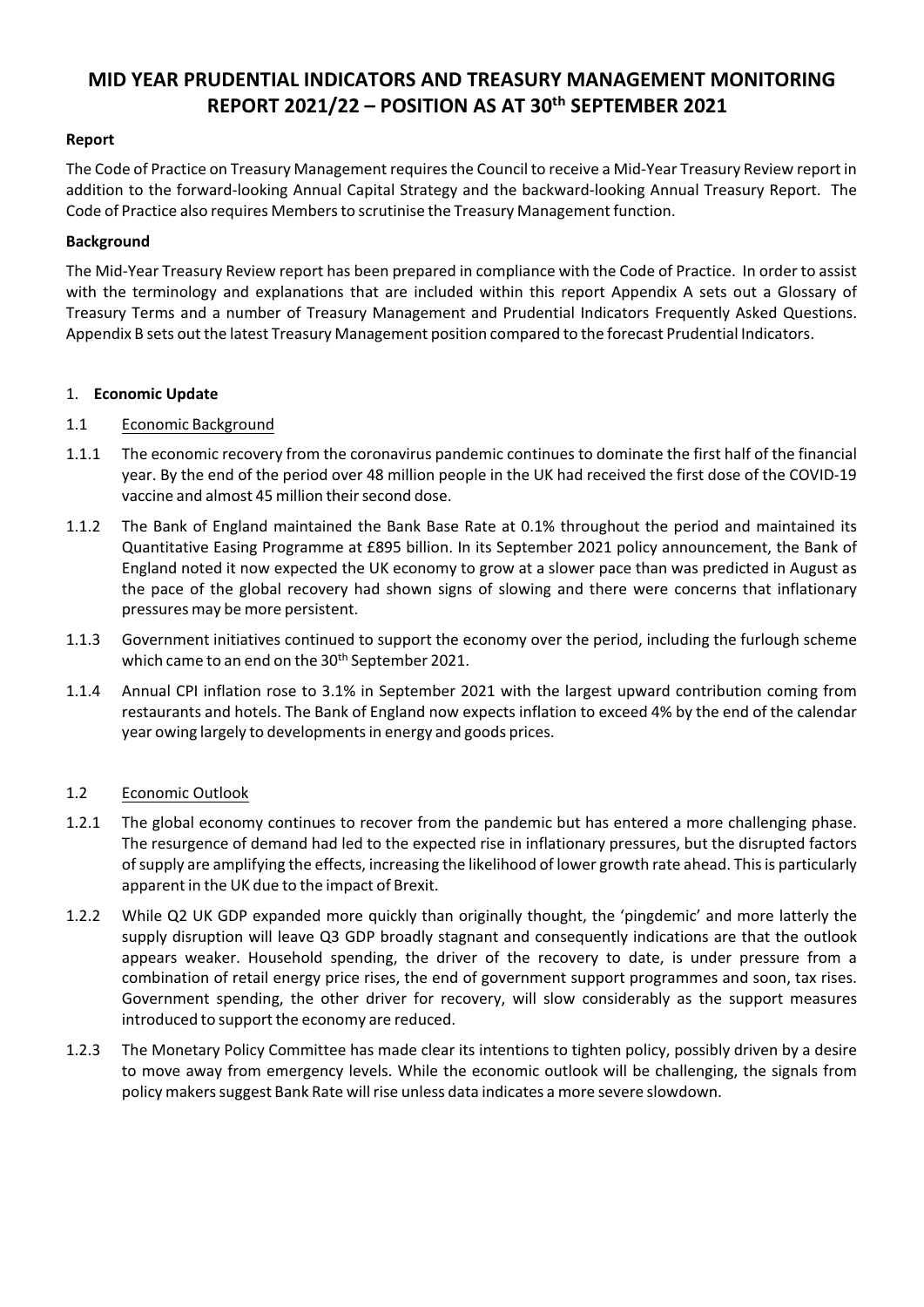# 1.3 Interest Rate Forecast

- 1.3.1 The latest forecast for interest rates from the Council's Treasury Advisors, Arlingclose, is shown in Table 1 below. Bank rate is expected to increase in the quarter to June 2022 by 0.15%.
- 1.3.12 Investors have priced in multiple rises in Bank Rate to 1% by 2024. While Arlingclose believes Bank Rate will rise it is by a lesser extent than expected by the markets.

|                       | <b>Bank Rate</b> | <b>Investment Rates %</b> |        | <b>Borrowing Rates<sup>py</sup></b> |         |                |
|-----------------------|------------------|---------------------------|--------|-------------------------------------|---------|----------------|
| <b>Quarter Ending</b> | 0610             | 3 maoth                   | 50yegr | 5 <sub>2</sub> yeer                 | 26 year | <u>50 year</u> |
| Dec 2021<br>Mar 2022  | 0.10             | <del>0.15</del>           | 0.65   | 2.45                                | 3.20    | 3.10           |
| Jun 2022              | 0.25             | 0.35                      | 0.65   | 2.45                                | 3.20    | 3.10           |
| Sep 2022              | 0.25             | 0.40                      | 0.65   | 2.45                                | 3.20    | 3.10           |
| Dec 2022              | 0.25             | 0.45                      | 0.65   | 2.45                                | 3.15    | 3.05           |
| Mar 2023              | 0.50             | 0.60                      | 0.60   | 2.40                                | 3.15    | 3.05           |
| Jun 2023              | 0.50             | 0.65                      | 0.60   | 2.40                                | 3.10    | 3.00           |
| Sep 2023              | 0.50             | 0.65                      | 0.60   | 2.40                                | 3.10    | 3.00           |
| Dec 2023              | 0.50             | 0.60                      | 0.60   | 2.40                                | 3.10    | 3.00           |
| Mar 2024              | 0.50             | 0.60                      | 0.60   | 2.40                                | 3.10    | 3.00           |
| Jun 2024              | 0.50             | 0.60                      | 0.60   | 2.40                                | 3.10    | 3.00           |
| Sep 2024              | 0.50             | 0.60                      | 0.60   | 2.40                                | 3.10    | 3.00           |
| Dec 2024              | 0.50             | 0.60                      | 0.60   | 2.40                                | 3.10    | 3.00           |

#### **Table 1: Interest Rate Forecast from Arlingclose**

#### **2. CIPFA Consultations**

- 2.1 In February 2021 CIPFA launched two consultations on changes to its Prudential Code and Treasury Management Code of Practice. These follow the Public Accounts Committee's recommendation that the prudential framework should be further tightened following continued borrowing by some authorities for commercial investment purposes. The revised codes are still to be released but the following changes are likely:
	- Clarification and definitions to define commercial activity and investment, and that an authority must not borrow to invest for the primary purpose of commercial return.
	- Defining acceptable reasons to borrow money (i) to finance capital expenditure relating to an authority's functions (ii) temporary cash flow management (iii) securing affordability by removing exposure to future interest rates (iv) refinancing current borrowing and replacing internal borrowing.
	- Proportionality will be included as an objective with a new indicator to measure income from commercial and service investments.
	- A liability benchmark will become a mandatory treasury indicator.
	- Environmental, social and governance issues will become a consideration as part of the Treasury Management Code of practice.

#### **3. Debt Management**

3.1 The Council currently holds no external debt.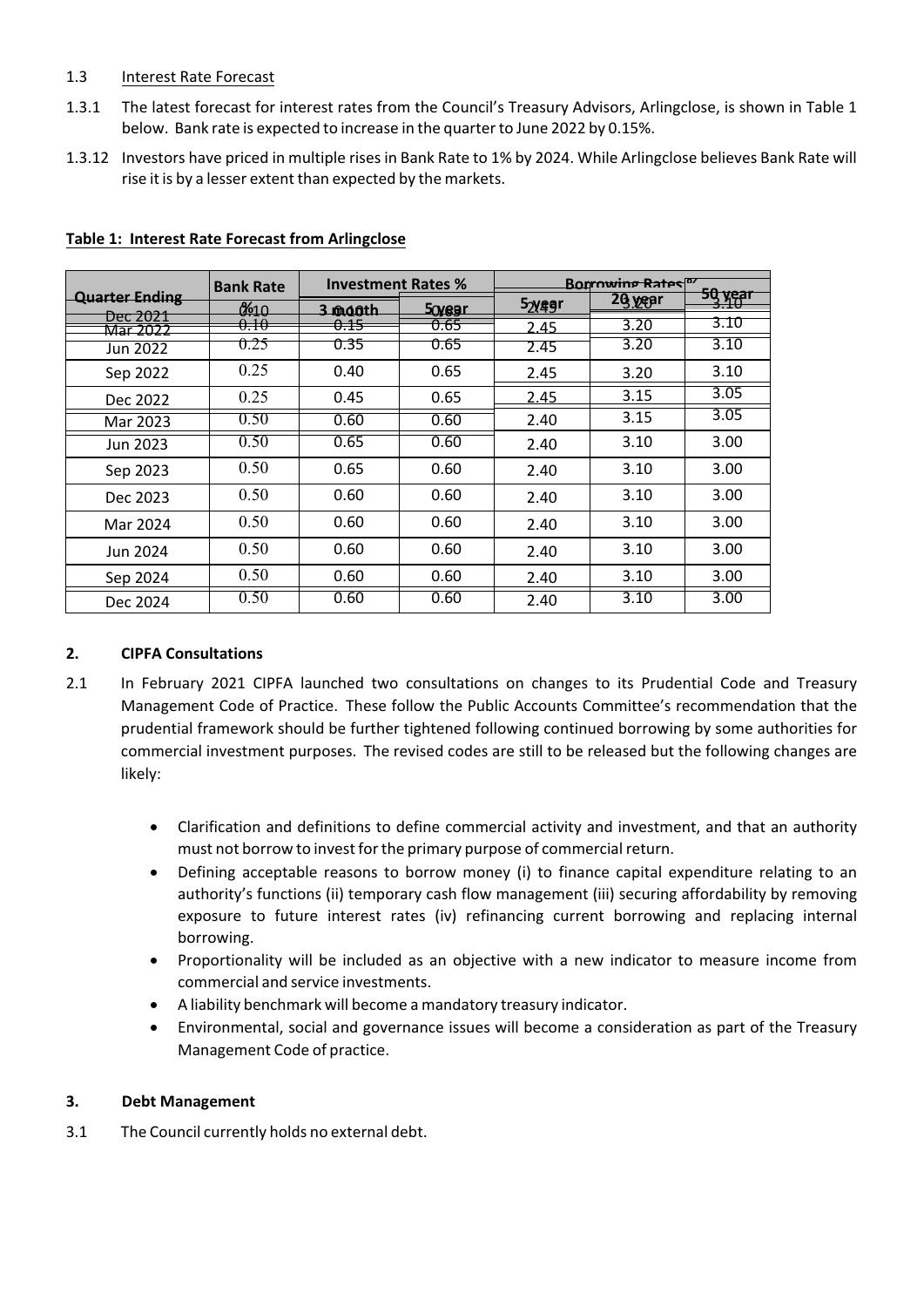- 3.2 The Council's underlying need to borrow is measured by the Capital Financing Requirement (CFR). This increases with new debt-financed capital expenditure and reduces with MRP and capital receipts. For 2021/22 the Council has a £4.6m Capital Financing Requirement (CFR) based on prudential borrowing for past and current capital expenditure that has been approved as part of the Capital Programme (See Appendix B Table 2). Currently this is being funded by the Council's cash flow, i.e. internal borrowing, and it is expected that internal borrowing will continue to be used for the rest of the financial year in line with advice from the Council's Treasury Advisors.
- 3.3 The use of internal resourcesin lieu of borrowing, i.e. internal borrowing, has continued to be the most cost ‐ effective means of funding capital expenditure. Using internal borrowing lowers the overall treasury risk by reducing both external debt and temporary investments. However, this position may not be sustainable over the longer term. Consequently, external borrowing options and the timing of such borrowing will continue to be assessed in consultation with the Council's Treasury Advisors.

# **4. Investments**

# 4.1 Treasury Investment Activity

- 4.1.1 The Council holds significant invested funds, representing income received in advance of expenditure, monies held on behalf of the Council Tax and Business Rates Collection Fund (Lancashire County Council, the Police and Crime Commissioner for Lancashire and Lancashire Combined Fire Authority) plus balances and reserves held.
- 4.1.2 The Council held £37.0m of cash and investments as at 30<sup>th</sup> September 2021. This balance of funds is likely to reduce during the remainder of the financial year.
- 4.1.3 Both the CIPFA Code and government guidance require the Authority to invest its funds prudently, and to have regard to the security and liquidity of its treasury investments before seeking the optimum rate of return, or yield. The Authority's objective when investing money is to strike an appropriate balance between risk and return, minimising the risk of incurring losses from defaults and the risk of receiving unsuitably low investment income.
- 4.1.4 Given the increasing risk and low returns from short-term unsecured bank investments, the Authority has continued to invest in Local Authority loans with a maximum duration of 365 days.
- 4.1.5 The security of capital has remained the Council's main investment objective. This has been maintained by following the Council's counterparty policy as set out in the Investment Strategy for 2021/22 approved by Council on 4th March 2021.
- 4.1.6 The Council defines "high credit quality" organisations as:
	- those having a credit rating of A- or higher and that are domiciled in the UK for deposits of up to one year,
	- ‐ those domiciled in a foreign country those with a sovereign rating of AA+ or higherfor deposits of up to one year.

These criteria are specified within table 4 (Approved Investment Counterparties and limits) of the Treasury Management Strategy as approved by the Council on 4th March 2021.

- 4.1.7 There has been continued downward pressure on the returns of short duration investments. The returns on some Money Market Funds are zero and there have been occasions when returns on overnight investments with the Debt Management Office became negative.
- 4.1.8 Internally managed funds of £31.7m (average for the period to 30<sup>th</sup> September 2021) have been invested in deposit accounts, call accounts, Local Authorities, Money Market Funds and the Debt Management Office during the first half of the year. The council's cash flow has continued to fluctuate during the first half of the year, due largely to the timings of receipts and payments in respect of the Government Covid Business Support Scheme monies.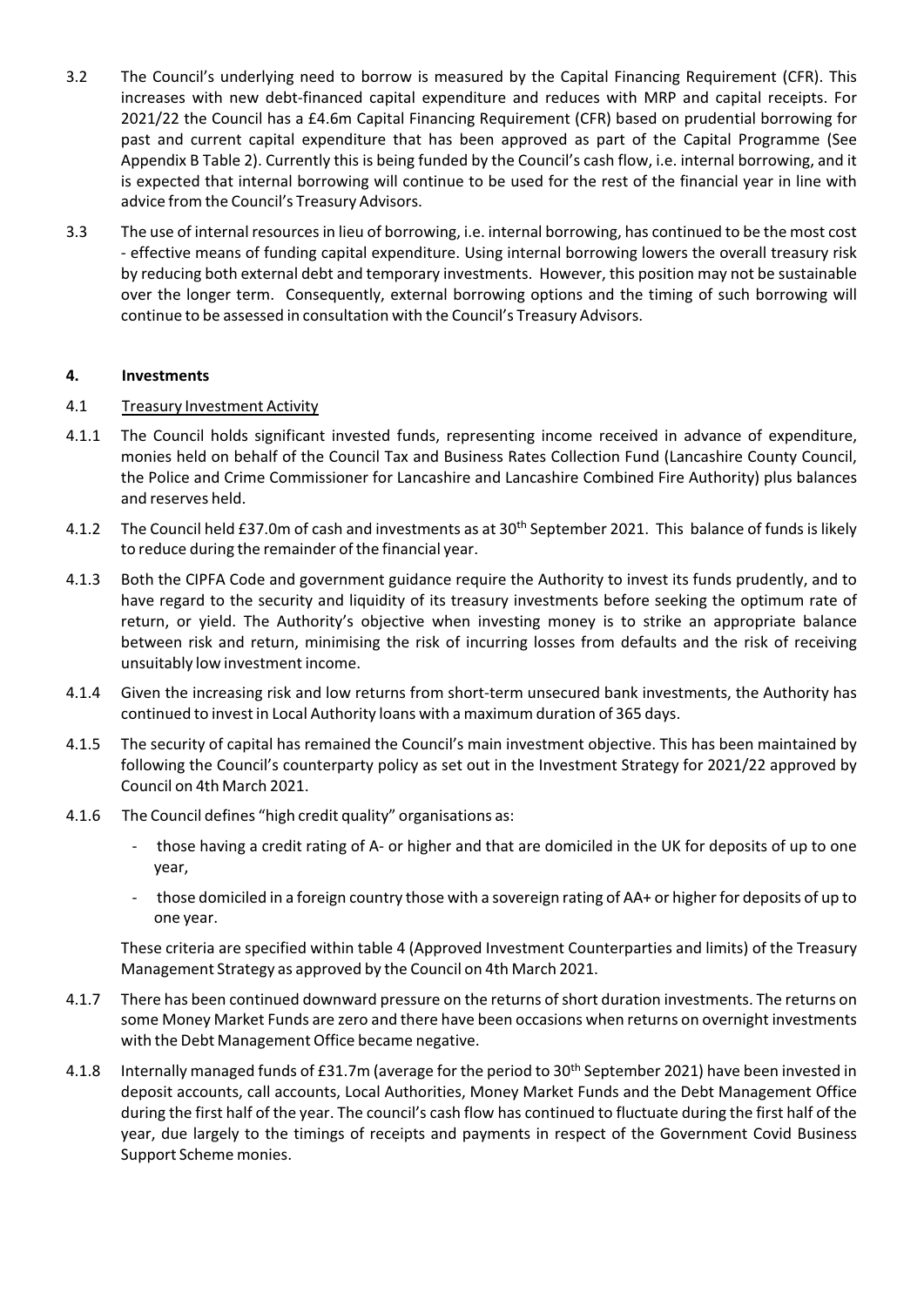4.1.9 Deposits have been made at an average rate of 0.16%, which is above the benchmark return (based on the SONIA – Sterling Overnight Interbank Average Rate) of 0.05%. This has been achieved in the main by investments in other Local Authorities. The Council's original estimate for investment income for 2021/22 was £49.6k. Income from investments has been lower than the forecast amount due to downward returns on short duration investments driven by the historically low bank base rate. Consequently, this income budget has been reviewed and will be reduced to £28.1k to reflect the latest estimated level of income, representing a decrease in forecast interest earnings for the current year of £21.5k. This change will be updated in the financial forecast.

# **5. Compliance**

- 5.1 The Chief Financial Officer reports that all treasury management activities undertaken during the half year complied fully with the CIPFA Code of Practice and the Authority's approved Treasury Management Strategy.
- 5.2 Details of the Prudential Indicators can be found in Appendix B. As changes arise during the year some of the Prudential Indicators and Limits need to be revised.

#### **6. Risk Assessment**

- 6.1 Scrutiny of the revised Prudential Indicators and Limits and the subsequent recommendation of approval to the revisions by Audit and Standards Committee to Council helps to protect the Council from the risk of not having adequate liquidity or funding for the Council's capital plans.
- 6.2 Additionally, if this scrutiny process was absent the Council would not be compliant with the Council's approved Treasury Management Practices (as detailed in the Council Constitution) or CIPFA's Code of Practice on Treasury Management.

#### **7. Conclusion**

7.1 In compliance with the requirements of the CIPFA Code of Practice this report provides members with a summary report of the treasury management activity during the first half of 2021/22. As indicated in this report, all of the Prudential Indicators have been complied with and a prudent approach has been taking in relation to investment activity with priority being given to security and liquidity over yield.

| <b>IMPLICATIONS</b>                     |                                                                                                                                                                                                                |  |  |
|-----------------------------------------|----------------------------------------------------------------------------------------------------------------------------------------------------------------------------------------------------------------|--|--|
| Finance                                 | Financial implications are contained within the body of the report.                                                                                                                                            |  |  |
| Legal                                   | This report secures the continued compliance with the Council's<br>approved Treasury Management Practices (as detailed in the Council<br>Constitution) and CIPFA's Code of Practice on Treasury<br>Management. |  |  |
| <b>Community Safety</b>                 | None                                                                                                                                                                                                           |  |  |
| Human Rights and Equalities             | None                                                                                                                                                                                                           |  |  |
| Sustainability and Environmental Impact | None                                                                                                                                                                                                           |  |  |
| Health & Safety and Risk Management     | None                                                                                                                                                                                                           |  |  |

| <b>LEAD AUTHOR</b>                                | <b>CONTACT DETAILS</b> | <b>DATE</b>   |
|---------------------------------------------------|------------------------|---------------|
| Paul O'Donoghue<br><b>Chief Financial Officer</b> | 01253 658566           | November 2021 |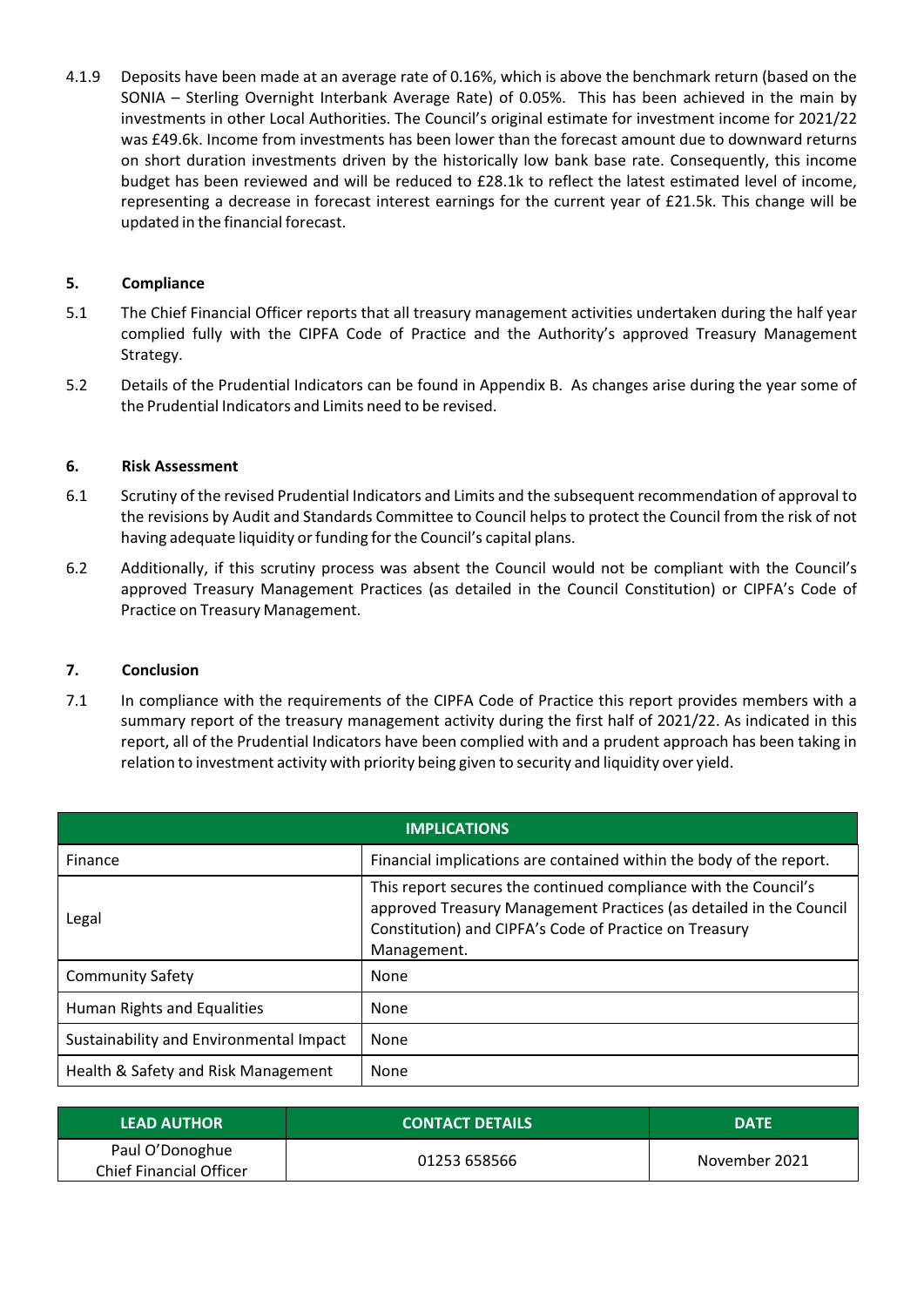| <b>BACKGROUND PAPERS</b>                                                                                           |                                          |                                |  |  |
|--------------------------------------------------------------------------------------------------------------------|------------------------------------------|--------------------------------|--|--|
| Name of document                                                                                                   | Date                                     | Where available for inspection |  |  |
| Medium Term Financial Strategy Update<br>Including General Fund, Capital Programme<br>& Treasury 2020/21 - 2024/25 | Council meeting 4th<br><b>March 2021</b> | www.fylde.gov.uk               |  |  |

Attached documents

- 1. Appendix A Glossary of Treasury Terms and Treasury Management and Prudential Indicators Frequently Asked Questions
- 2. Appendix B Prudential Indicators
- 3. Appendix C Existing Investment and Debt Portfolio Summary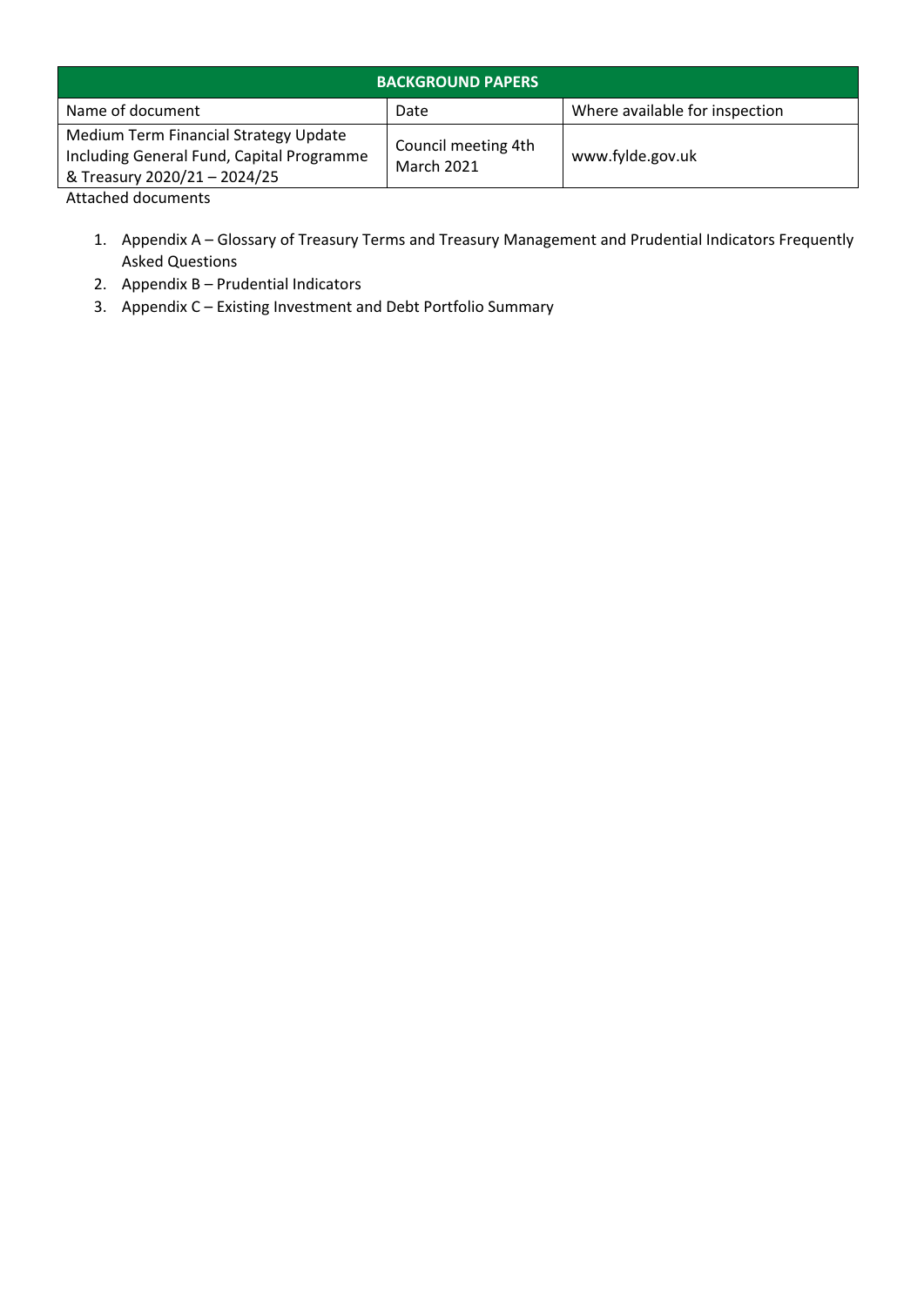#### **Glossary of Treasury Terms**

| <b>Term</b>                        | <b>Description</b>                                                                                                                                                                                                                                                                                             |  |
|------------------------------------|----------------------------------------------------------------------------------------------------------------------------------------------------------------------------------------------------------------------------------------------------------------------------------------------------------------|--|
| Counterparty                       | Another party to an agreement.                                                                                                                                                                                                                                                                                 |  |
| Credit rating                      | A measure of the credit worthiness of an institution,<br>corporation, or a country. Credit ratings are calculated from<br>financial history and current assets and liabilities. Typically, a<br>credit rating tells a lender or investor the probability of the<br>counterparty being able to pay back a loan. |  |
| Liquidity                          | As assessment of how readily available an investment is. It is<br>safer to invest in liquid assets because it is easier for an<br>investor to get their money out of the investment.                                                                                                                           |  |
| Minimum Revenue Provision<br>(MRP) | The minimum amount that the Council must charge to the<br>revenue accounts each year in order to reflect the notional<br>costs of financing capital expenditure.                                                                                                                                               |  |
| Security                           | As assessment of the creditworthiness of a counterparty.                                                                                                                                                                                                                                                       |  |
| Treasury adviser                   | External consultancy firms that provide information to local<br>authorities, including information regarding counterparty<br>creditworthiness.                                                                                                                                                                 |  |
| <b>Prudential Borrowing</b>        | Borrowing that is not funded via the Revenue Support Grant or<br>other grant aid system but rather from the Council's own<br>resources, this is conditional that prudence is demonstrated.                                                                                                                     |  |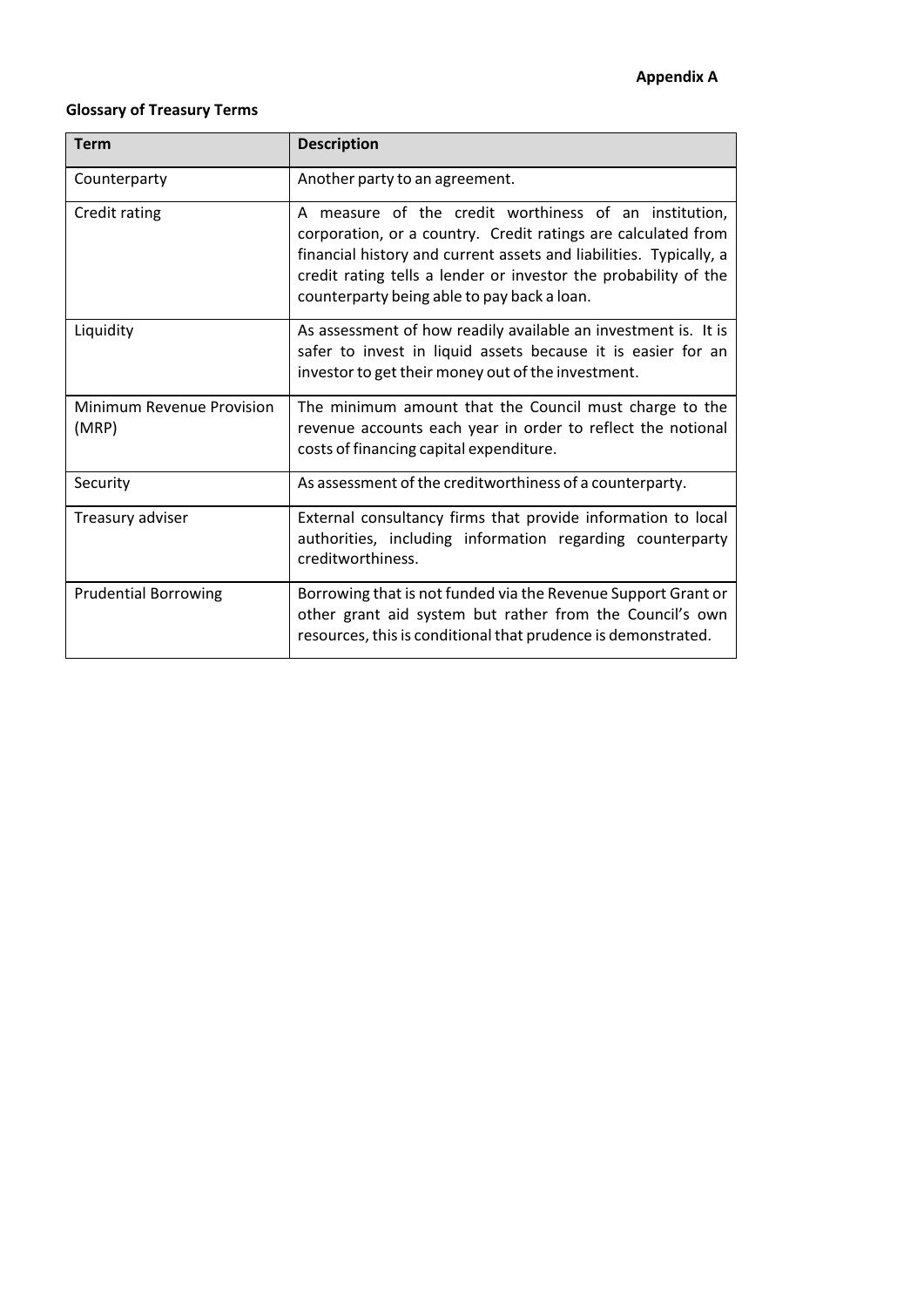# **Treasury Management and Prudential Indicators Frequently Asked Questions**

# **1. What is the difference between capital expenditure and capital financing requirement?**

Capital Expenditure is defined as expenditure on the acquisition, creation or enhancement of tangible fixed assets, subject to a de minimislevel of £10,000. It includes expenditure on land, buildings and vehicles.

The Capital Financing Requirement (CFR) is the level of total funding that is required to fund the capital programme. The actual level of external borrowing may be lower than the CFR as a consequence of the use of internal borrowing. Internal Borrowing occurs when the Council temporarily uses its own cash resources to finance capital expenditure rather than arranging new external borrowing. This is a prudent approach when investment returns are low and counterparty risk is high.

# **2. What does the term 'financing' mean?**

The term 'financing' does not refer to the payment of cash but the resources that will be applied to ensure that the capital payment amount is dealt with over the longer term. A number of financing options are available to Councils:

- capital receipts (e.g. sale of land or buildings)
- contribution from revenue expenditure
- capital grant

‐

- contribution from a third party
- borrowing
- contribution from earmarked reserves

# **3. Does the Council link long term loans to particular capital assets/projects?**

The Council does not directly associate loans with particular capital assets/projects, as this is not best practice. The Council will, at any point in time, have a number of cash flows both positive and negative and will be managing its position in terms of its borrowings and investments in accordance with its treasury management strategy and practices. This is best practice in line with the CIPFA Prudential Code.

# **4. What does the term 'net borrowing should not exceed the total of the CFR' mean?**

Net borrowing will remain below the CFR to ensure that the Council is only borrowing for a capital purpose. The Council is permitted to borrow in advance for a capital purpose over the medium term. The term 'total of the CFR' is the CFR of the current year plus increases in the CFR of the previous financial year and next two financial years. In other words, the total of the Council's existing assets, plus additions to assets resulting from forecast Capital Programme expenditure, e.g. vehicles. This gives the Council some headroom to borrow early for a capital purpose in order to secure low interest rates.

# **5. Is the cash that is being managed in‐house revenue or capital?**

The short term surplus cash that is managed during the year in house may be revenue or capital, e.g. the Council may receive a capital receipt in April but capital expenditure is incurred throughout the year which gives rise to increased cash balances in the early part of the financial year which is invested short term by the in house treasury team. The Council receives Council Tax which is classed asrevenue income. Council Tax income istypically received in the months of April to January as the majority of Council Tax payers make 10 instalments. Therefore, the Council has less cash in the months of February and March and may need to borrow cash short-term in line with the cash flow forecast.

# **6. What does the Council invest in?**

The Council is restricted in where it can invest its surplus funds. The restrictions are prescribed by statute (Local Government Act 2003 section 12(1) (b)). Councils are also required to have regard to supplementary investment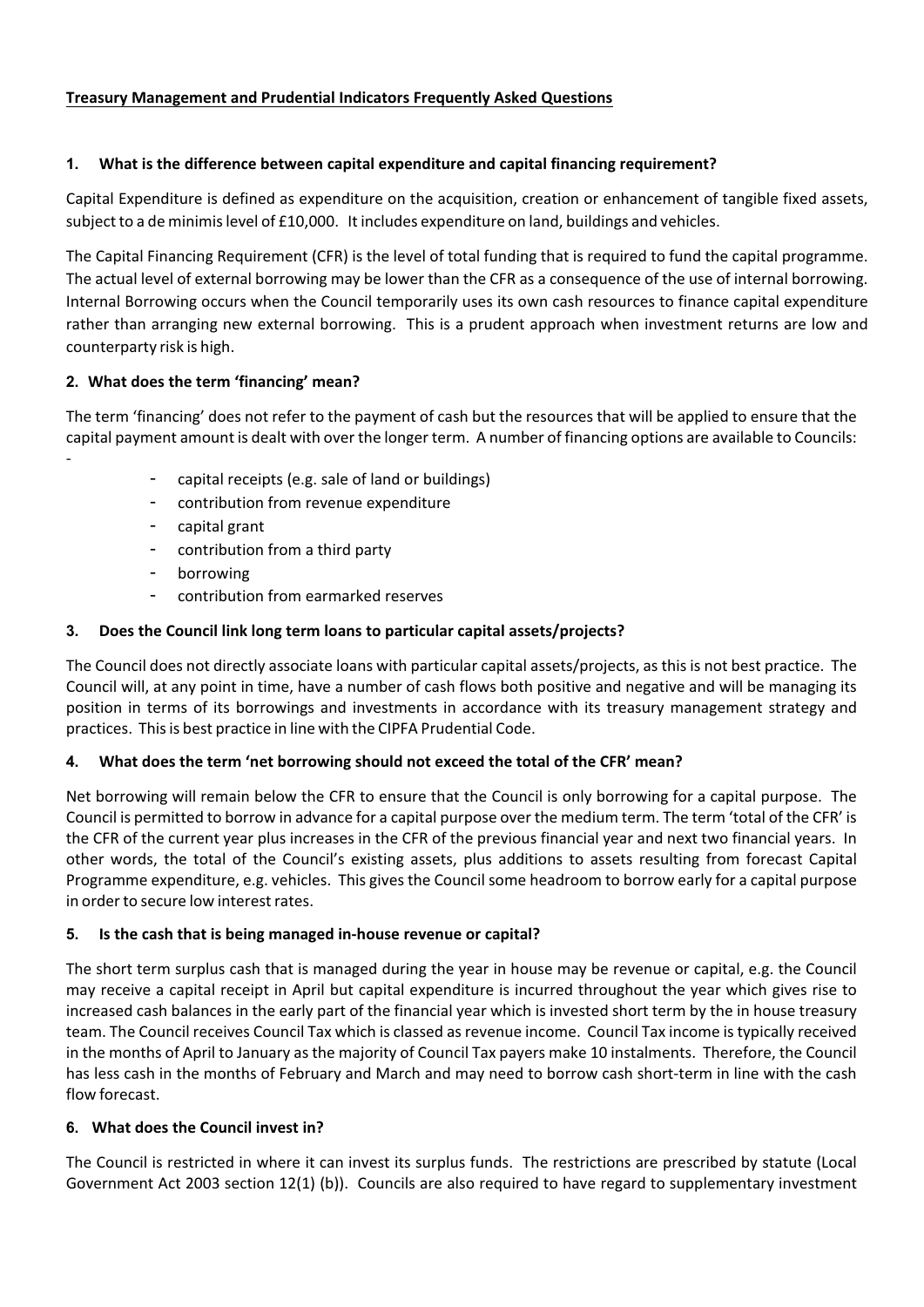guidance provided by the Communities and Local Government.

The Council's investments are typically short term, i.e. less than a year, and are made in sterling with institutions with high credit ratings. This is in accordance with the Treasury Management Strategy approved on the 4th March 2021.

#### **7. What is the role of internal and external auditors in respect of treasury management?**

The focus of external auditors work is a Council's annual accounts and the financial management systems and processes that underpin them. The external audit will enquire as to whether the Treasury Management Code has been adopted and whetherits principles and recommendations have been implemented and adhered to.

Through a process of review, the role of Internal Audit is to provide an opinion of the adequacy, application and reliability of the key internal controls put in place by management to ensure that the identified risks are sufficiently mitigated. This will assist Treasury Management in meeting its desired objectives and help to ensure that the risk of fraud and/or error is minimised. Internal Audit will also look to identify other areas of potential risk which could usefully be included as well as any inefficiencies in existing processes and procedures where improvements can be made. Treasury Management is one of the core financial systems and as such is audited on a cyclical basis.

# **8. What are the qualifications of Council staff involved in treasury management practices?**

Staff are either working towards or have achieved professional accountancy qualifications from CIPFA (Chartered Institute of Public Finance Accountants), ACCA (Association of Chartered Certified Accountants) or CIMA (Chartered Institute of Management Accountants). Staff work closely with the Council's Treasury Management Advisors and attend regular treasury training and updates (provided by the Treasury Management Advisors).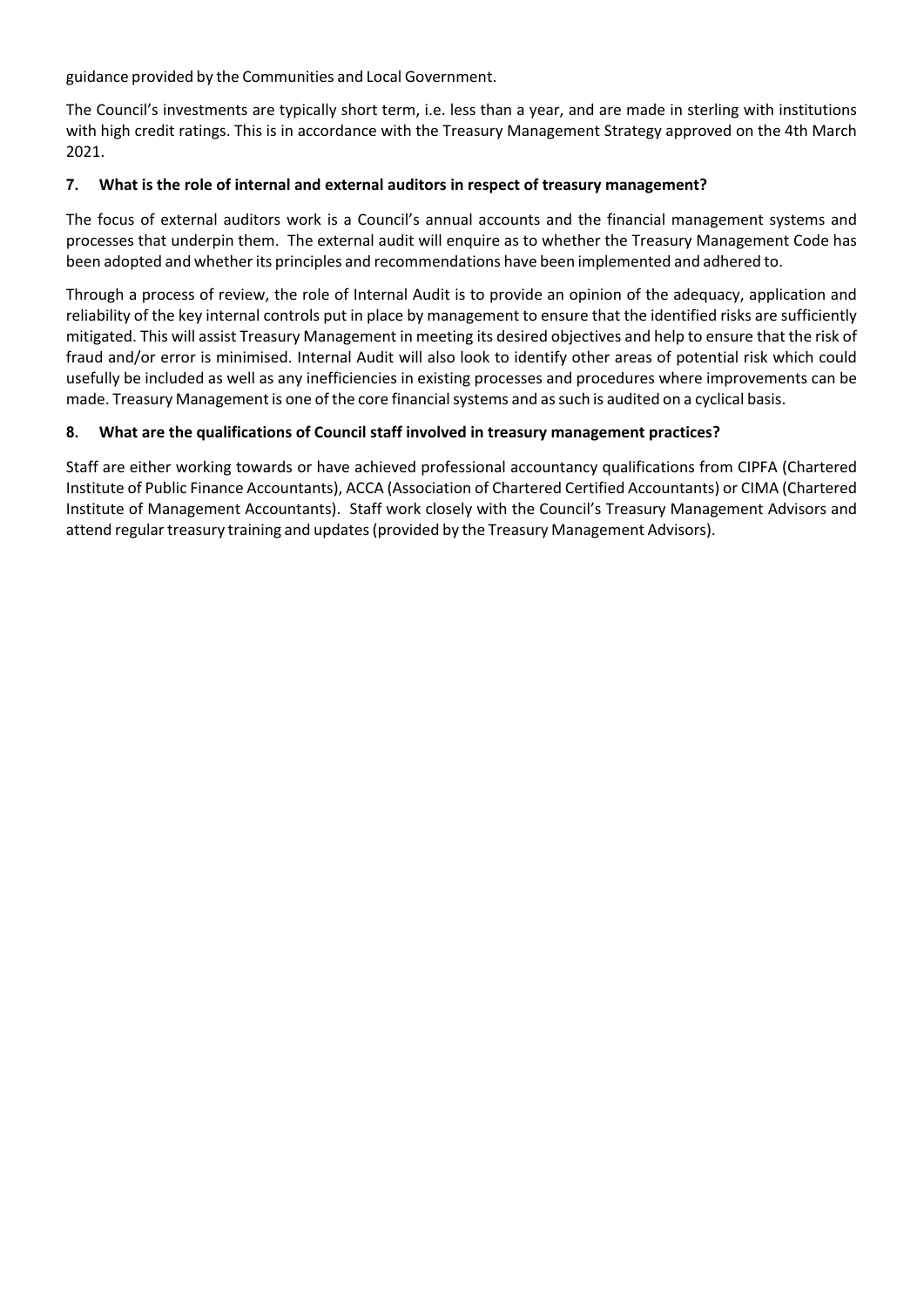# **Prudential Indicators**

#### **1.1 Capital Expenditure**

Table 1 shows the revised forecast capital expenditure as reported in the latest Capital Programme Monitoring Report as at 30<sup>th</sup> September 2021 as compared to the capital expenditure originally approved by Council.

# **Table 1: Forecast Capital Expenditure**

| <b>Forecast Capital Expenditure</b> | 2021/22   | 2021/22  |
|-------------------------------------|-----------|----------|
|                                     | Original  | Latest   |
|                                     | Indicator | Estimate |
|                                     | <b>£M</b> | £M       |
| Total                               | 8.6       | 14.0     |

The above table shows the forecast capital expenditure for 2021/22. The large increase in the latest estimate of capital spend for the year is a consequence of slippage and re-phasing of a number of capital schemes from 2020/21 into 2021/22 and the addition to the capital programme of two new significant grant funded schemes (namely the Kirkham Future High Street Fund scheme, estimated expenditure in 2021/22 ‐ £3.5m and the St. Anne's Sea Wall Scheme, estimated expenditure in 2021/22 ‐ £0.9m), both of which have been approved since the Budget Council meeting of March 2021.

# **1.2 Capital Financing Requirement (CFR)**

Table 2 showsthe CFR which isthe total of all of the Council's capital assets(existing and planned) less all of the Council's capital reserves. This is the amount of capital expenditure that the Council has still to finance. The CFR is normally funded by external borrowing but currently is being funded by the Council's cash flow, i.e. internal borrowing, and it is expected that internal borrowing will continue to be used for the rest of the financial year in line with advice from the Council's Treasury Advisors. The Council has no existing borrowing therefore there is a requirement to finance £4.6m from internal cash resources as described in section 3 of the report.

#### **Table 2: Capital Financing Requirement (CFR)**

|                  | 2021/22   | 2021/22  |
|------------------|-----------|----------|
|                  | Original  | Latest   |
|                  | Indicator | Estimate |
|                  | <b>EM</b> | £M       |
| <b>Total CFR</b> | 4.8       | 4.6      |

The latest estimate of the CFR is broadly in line with the original approved indicator.

# **1.3 Gross Debt and Capital Finance Requirement**

The Council needs to ensure that its total capital borrowing does not, except in the short term, exceed the total of the CFR. Table 3 below shows that the Council will be able to comply with this requirement.

There are no difficulties anticipated in keeping the long term capital borrowing below the CFR.

# **Table 3: Gross Debt and Capital Finance Requirement**

|                                      | 2021/22   | 2021/22  |
|--------------------------------------|-----------|----------|
| As at 31/03/2021                     | Original  | Latest   |
|                                      | Indicator | Estimate |
|                                      | fM        | fM       |
| <b>Estimated Long Term Borrowing</b> |           |          |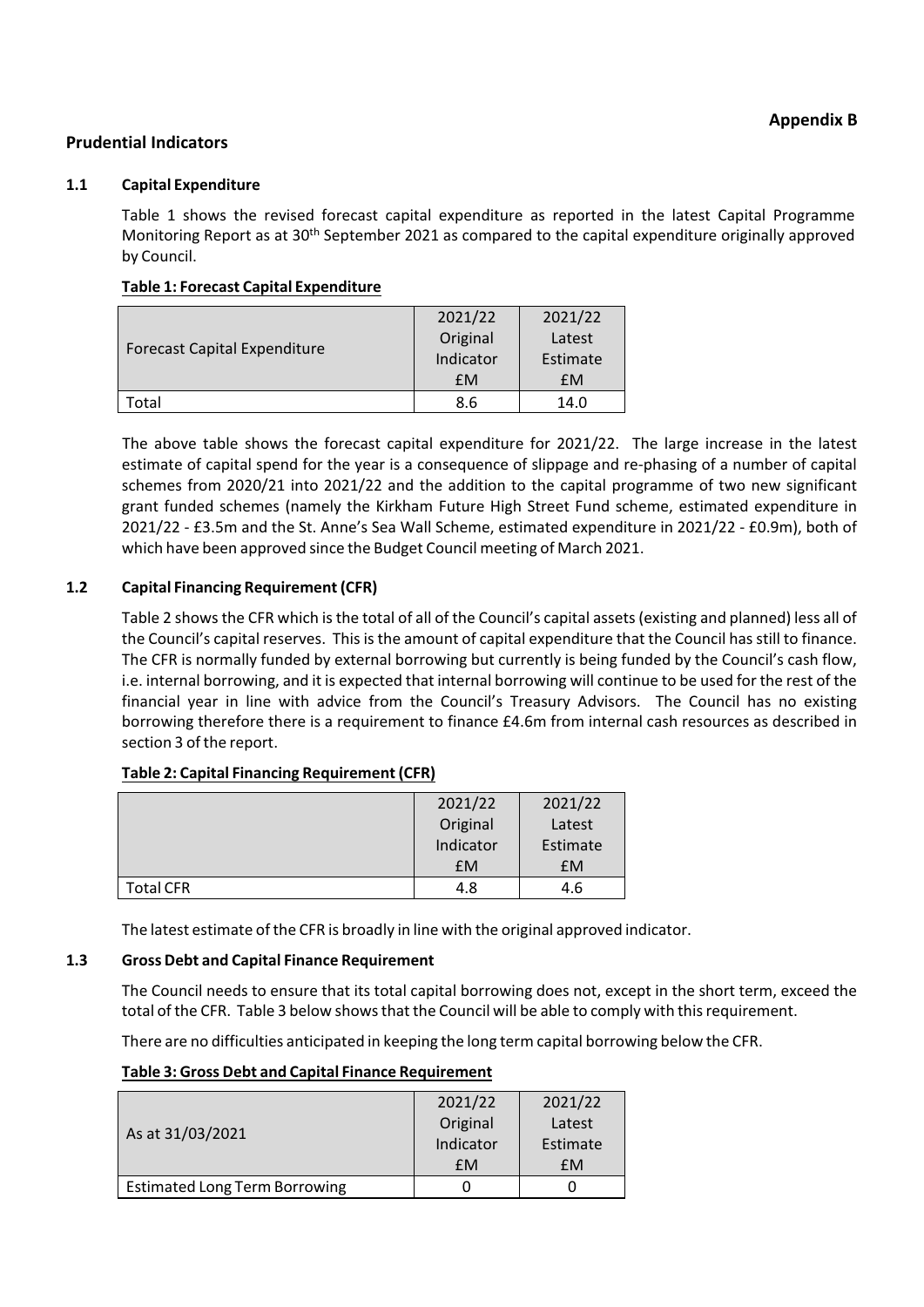| <b>Capital Financing Requirement</b> |  |  |
|--------------------------------------|--|--|
|--------------------------------------|--|--|

The Council is forecast to be able to fund the capital borrowing requirement with internal borrowing and does not expect to require new external borrowing during 2021/22, in line with advice from Treasury Advisors.

# **1.4 Authorised Limit and Operational Boundary for External Debt**

**Affordable Borrowing Limit:** The Council islegally obliged to set an affordable borrowing limit (also termed 'Authorised Limit' for external debt) each year. In line with statutory guidance, a lower 'Operational Boundary' is also required to be set as a warning level should debt approach the limit. This is detailed in table 4.

The Operational Boundary is based on the maximum external debt during the course of the year. It is not a limit and therefore may be exceeded on occasion.

The Authorised Limit for external debt represents the limit beyond which borrowing is prohibited, and is set and revised by Council. It reflects the level of borrowing which, in extreme circumstances, could be afforded in the short term. This is a statutory limit which should not be breached.

There were no breaches to the Authorised Limit and the Operational Boundary to 30<sup>th</sup> September 2021.

# **Table 4: Authorised Limit and Operational Boundary for External Debt**

|                                        | 2021/22   | 2021/22  |
|----------------------------------------|-----------|----------|
|                                        | Original  | Latest   |
|                                        | Indicator | Estimate |
|                                        | <b>£M</b> | £M       |
| Authorised Limit - total external debt | 8.0       | 6.0      |
| Operational boundary                   | 2.0       |          |

#### Note

1. The Authorised Limit and Operational Boundary have reduced as a consequence of there being no requirement to borrow in the short-term for day to day cash flow. The Council is able to fund the capital borrowing requirement with internal borrowing and does not expect to require new external borrowing during 2021/22.

2. The Authorised Limit includes £6.0m for 'contingency' which is an amount that has been estimated to provide scope to undertake short‐term borrowing in the event of a service delivery failure or emergency, e.g. a failure to collect council tax income.

#### **1.5 Forecast Treasury Position**

Table 5 shows the expected balances for investments and debt at 31<sup>st</sup> March 2022.

#### **Table 5: Forecast Treasury Position**

|                            | 2021/22   | 2021/22   |
|----------------------------|-----------|-----------|
|                            | Estimate  | Revised   |
|                            | <b>£M</b> | <b>fM</b> |
| Debt (Long-Term            |           |           |
| <b>External Borrowing)</b> |           |           |
| Investments                | 14.6      | 18.1      |

The Council has not undertaken any new external long‐term borrowing as it is funding capital expenditure with internal borrowing (see Section 3 of the report).

The forecast investments position has been updated to reflect the latest changes to the movements in reserves, provisions and capital expenditure. The increase in the level of investments at the 31<sup>st</sup> March 2022 from £14.6m to £18.1m is a consequence of the forecast timing of daily cash flows.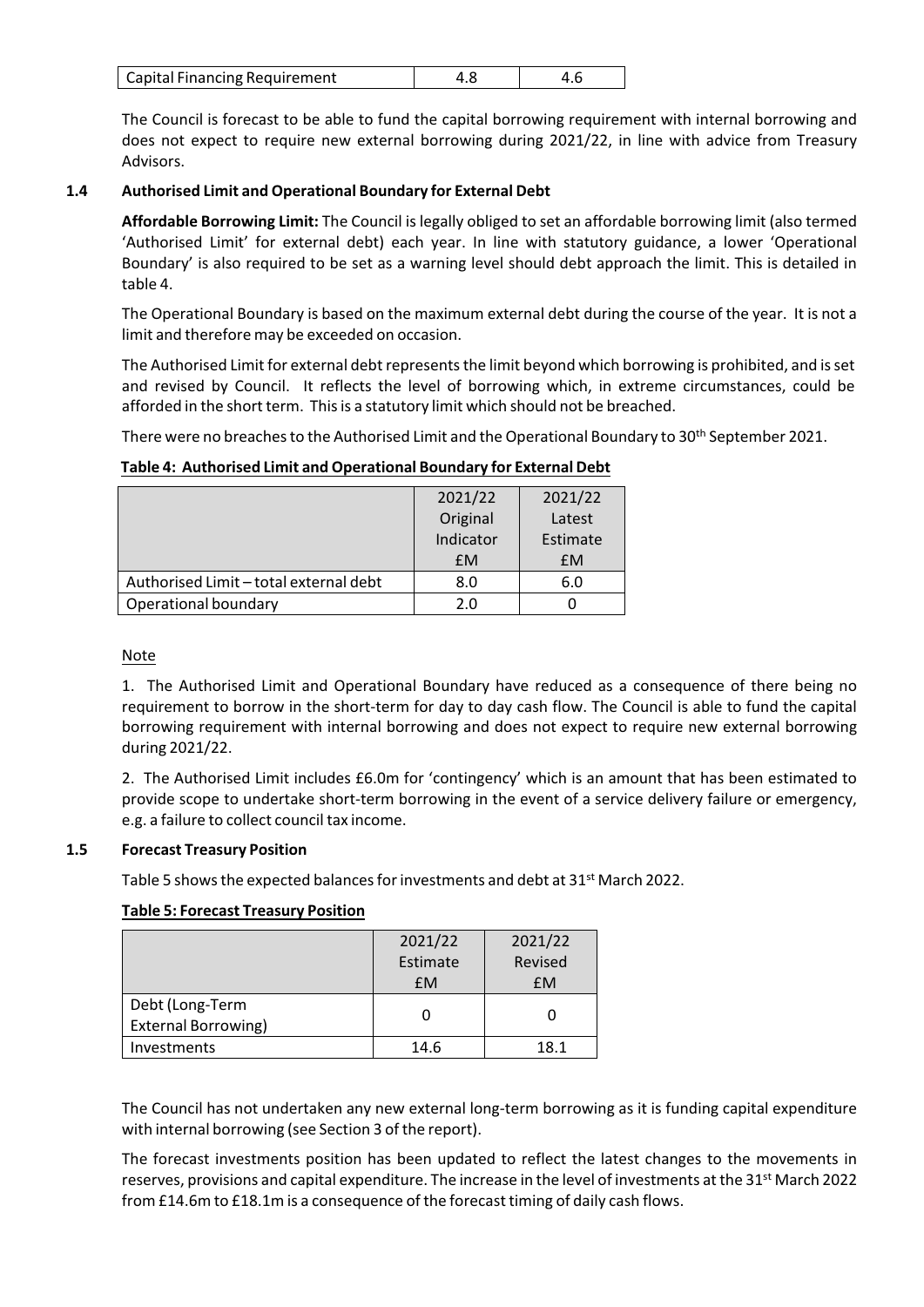# **1.6 Proportion of Financing Coststo Net Revenue Stream**

This indicator identifies the trend in the financing costs (Minimum Revenue Provision (MRP) plus interest payable less interest receivable) as a percentage of the net revenue stream as shown in Table 6.

|                                  | 2021/22<br>Estimate | 2021/22<br>Revised |  |
|----------------------------------|---------------------|--------------------|--|
|                                  | <b>EM</b>           | £M                 |  |
| Financing costs (£m)             | 0.734               | 0.750              |  |
| Proportion of net revenue stream | 5.9%                | 5.9%               |  |

#### **Table 6: Ratio of Financing Coststo Net Revenue Stream**

The latest estimate is in line with the original approved indicator.

# **1.7 Investments over 365 days**

This limit is set to ensure adequate liquidity and is the maximum amount of funds the Council will invest longer term.

#### **Table 7: Investments over 365 days**

|                                        | 2021/22<br>Estimate<br>£M | 2021/22<br>Revised<br>fМ |
|----------------------------------------|---------------------------|--------------------------|
| Limit for investments over 365<br>davs | 5.0                       |                          |